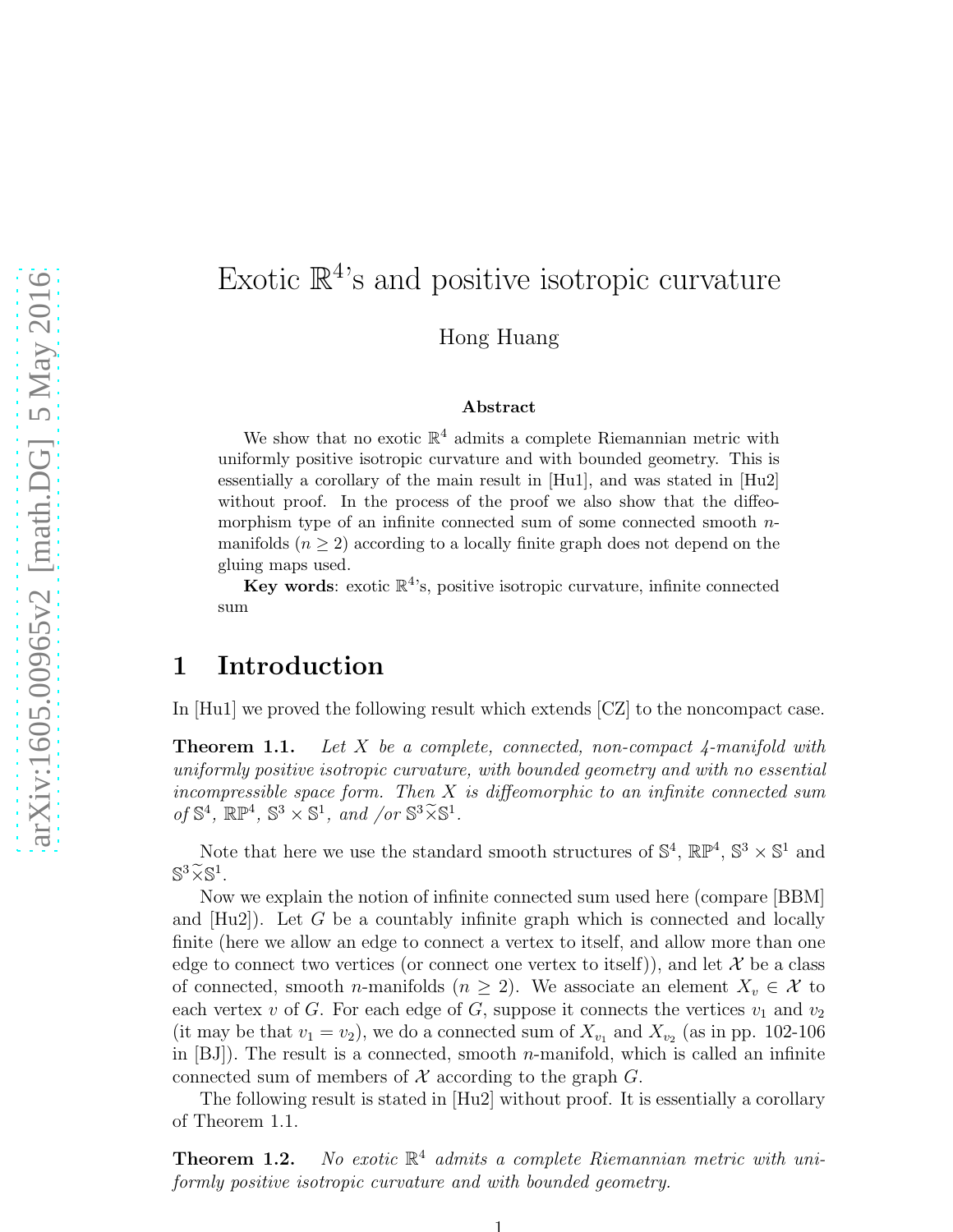To prove Theorem 1.2 we also need the fact that the diffeomorphism type of an infinite connected sum of some connected smooth *n*-manifolds  $(n \geq 2)$  according to a locally finite graph does not depend on the gluing maps used. This fact is proved in Section 2. Theorem 1.2 itself is proved in Section 3.

## 2 Infinite connected sum

We give more details of the definition of infinite connected sum. Let  $G$  be as in the Introduction. Let  $\{v_1, v_2, \dots\}$  be the set of the vertices in G. If the connected, smooth *n*-manifold  $(n \geq 2)$   $X_{v_i}$  associated to the vertex  $v_i$  is orientable, we choose an orientation of it. For each pair  $(i, j)$  with  $i \leq j$ , let  $\{e_{ij}^k | k = 1, 2, \dots, m_{ij}\}$  be the set of edges connecting  $v_i$  to  $v_j$  (of course, if there is no edge connecting  $v_i$  to  $v_j$ ,  $m_{ij} = 0$ , and in this case this set is empty). To each edge  $e_{ij}^k$  we associate a pair of smooth embeddings  $f_{e_{ij}^k}: \mathbb{R}^n \to X_{v_i}$  and  $g_{e_{ij}^k}: \mathbb{R}^n \to X_{v_j}$  from the standard  $\mathbb{R}^n$ . We fix an orientation of the standard  $\mathbb{R}^n$ . If  $\check{X}_{v_i}$  is oriented, we let  $f_{e_{ij}^k}$   $(j \geq i,$  $k = 1, 2, \dots, m_{ij}$  be orientation-preserving, and let  $g_{e_{pi}^{l}}$   $(p \leq i, l = 1, 2, \dots, m_{pi})$ be orientation-reversing. We assume that the images of all these embeddings are disjoint from each other.

Let  $D^n$  be the closed unit ball with center the origin in the standard  $\mathbb{R}^n$ . For each i, let

$$
Y_i:=X_{v_i}\setminus (\cup_{j\geq i} \cup_{k=1}^{m_{ij}} f_{e_{ij}^k}(\frac{1}{3}D^n)\cup \cup_{p\leq i} \cup_{l=1}^{m_{pi}} g_{e_{pi}^l}(\frac{1}{3}D^n)),
$$

and let Y be the infinite disjoint union  $\bigsqcup Y_i$ .

We define an equivalence relation  $\sim$  in Y by setting

$$
f_{e_{ij}^k}(tu) \sim g_{e_{ij}^k}((1-t)u)
$$

for all  $(i, j)$  with  $i \leq j$ ,  $k = 1, 2, \dots, m_{ij}$ ,  $t \in \left(\frac{1}{3}\right)$  $\frac{1}{3}, \frac{2}{3}$  $\frac{2}{3}$ ) and  $u \in \mathbb{S}^{n-1}$ . Let X be the quotient space  $Y/\sim$ . We call X the connected sum of  $X_{v_i}$  according to the graph G via  $\{f_{e_{ij}^k}, g_{e_{ij}^k}\}\$ , and denote it by  $\sharp_G X_{v_i}(f_{e_{ij}^k}, g_{e_{ij}^k})\$ .

Let  $M^n$  be a connected *n*-manifold, and  $\varphi = \sqcup_{i=1}^k \varphi_i : \sqcup_{i=1}^k D^n \to M^n$  and  $\tilde{\varphi} = \bigcup_{i=1}^k \tilde{\varphi}_i : \bigcup_{i=1}^k D^n \to M^n$  be two embeddings from the disjoint union of k copies of the standard *n*-disk. As in [BJ, Definition (10.1)] we say  $\varphi$  and  $\tilde{\varphi}$  are compatibly oriented if either  $M^n$  is not orientable, or, for each  $i$   $(1 \leq i \leq k)$ ,  $\varphi_i$  and  $\tilde{\varphi}_i$  are both orientation preserving or both orientation reversing (relative to fixed orientations of  $D^n$  and  $M^n$ ).

The following result is well-known, see for example Theorem 3.2 in Chapter 8 of  $[H]$ .

Proposition 2.1.  $k_{i=1}^{k} \varphi_i : \sqcup_{i=1}^{k} D^n \to M^n$  and  $\tilde{\varphi} = \sqcup_{i=1}^{k} \tilde{\varphi}_i : \sqcup_{i=1}^{k} D^n \to M^n$  $M^n$  be two (smooth) embeddings from the disjoint union of  $k$  ( $\lt \infty$ ) copies of the standard n-disk to a connected, smooth n-manifold  $M^n$  ( $n \geq 2$ ). Suppose that  $\varphi$ and  $\tilde{\varphi}$  are compatibly oriented. Then there is a diffeotopy H of  $M^n$ , which is fixed outside of a compact subset of  $M^n$  such that  $H(\cdot, 1) \circ \varphi = \tilde{\varphi}$ .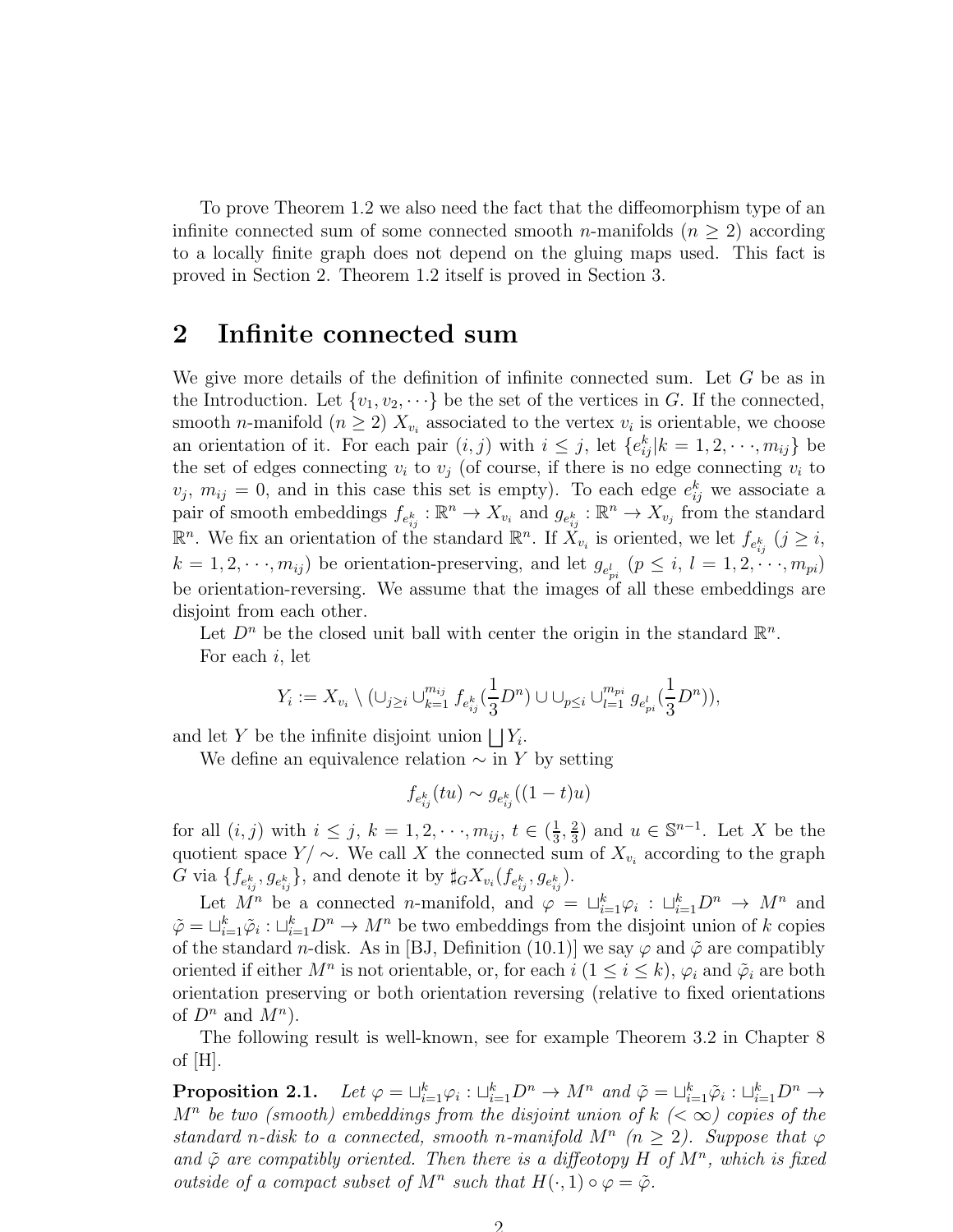(For definition of diffeotopy (or ambient isotopy), see [BJ, Definition (9.3)] and p.178 of [H].)

**Proof** We follow closely the proof of Theorem 3.2 in Chapter 8 of [H]. We do induction on k. The  $k = 1$  case is due to Cerf and Palais (for expositions see Chapters 9 and 10 in [BJ], Chapter III in [K] and Theorem 3.1 in Chapter 8 of [H]). Suppose the result is true for  $k = j$ . Now we consider the case  $k = j + 1$ . By assumption there exists a diffeotopy  $\tilde{H}$  of  $M^n$ , which is fixed outside of a compact subset of  $M^n$  such that  $\widetilde{H}(\cdot,1) \circ \varphi | \sqcup_{i=1}^j D^n = \widetilde{\varphi} | \sqcup_{i=1}^j D^n$ . (In particular, it follows that  $\widetilde{H}(\cdot,1)(\varphi_{j+1}(D^n)) \subset M^n \setminus \cup_{i=1}^j \widetilde{\varphi}_i(D^n)$ . Since  $n \geq 2$ ,  $M^n \setminus \cup_{i=1}^j \widetilde{\varphi}_i(D^n)$  is connected. We apply the  $k = 1$  case to the two embeddings

$$
\widetilde{H}(\cdot,1)\circ\varphi_{j+1},\widetilde{\varphi}_{j+1}:D^n\to M^n\setminus\cup_{i=1}^j\widetilde{\varphi}_i(D^n),
$$

and get a diffeotopy  $\hat{H}$  of  $M^n \setminus \cup_{i=1}^j \tilde{\varphi}_i(D^n)$  which is fixed outside of a compact subset of  $M^n \setminus \cup_{i=1}^j \tilde{\varphi}_i(D^n)$  such that  $\hat{H}(\cdot, 1) \circ \tilde{H}(\cdot, 1) \circ \varphi_{j+1} = \tilde{\varphi}_{j+1}$ . Clearly  $\hat{H}$ extends to a diffeotopy of  $M^n$  which leaves  $\cup_{i=1}^j \tilde{\varphi}_i(D^n)$  fixed. Then  $H_t := \hat{H}_t \circ \tilde{H}_t$ is the desired diffeotopy.

**Theorem 2.2.** The infinite connected sum  $\sharp_G X_{v_i}(f_{e_{ij}^k}, g_{e_{ij}^k})$  is a connected, smooth manifold, and oriented if all  $X_{v_i}$  are oriented. Its diffeomorphism type (oriented if relevant) does not depend on the choice of embeddings  $f_{e_{ij}^k}$  and  $g_{e_{ij}^k}$ .

Proof The first claim can be shown as in pp. 103-104 in [BJ] and pp. 90-91 in [K]. Now we show the second claim. Suppose that to each edge  $e_{ij}^k$  we associate another pair of smooth embeddings  $\tilde{f}_{e_{ij}^k}: \mathbb{R}^n \to X_{v_i}$  and  $\tilde{g}_{e_{ij}^k}: \mathbb{R}^n \to X_{v_j}$  from the standard  $\mathbb{R}^n$ . If  $X_{v_i}$  is oriented, we let  $\tilde{f}_{e_{ij}^k}$   $(j \geq i, k = 1, 2, \dots, m_{ij})$  be orientationpreserving, and let  $\tilde{g}_{e_{pi}^l}$   $(p \leq i, l = 1, 2, \cdots, m_{pi})$  be orientation-reversing. We assume that the images of all these embeddings  $\tilde{f}_{e_{ij}^k}$  and  $\tilde{g}_{e_{pi}^l}$  are disjoint from each other. We define  $\widetilde{Y}_i$  and  $\widetilde{Y}$  as before using  $\widetilde{f}_{e_{ij}^k}$  and  $\widetilde{g}_{e_{ij}^k}$ . We also introduce an equivalence relation in  $\tilde{Y}$  as before using  $\tilde{f}_{e_{ij}^k}$  and  $\tilde{g}_{e_{ij}^k}$ , and still denote it by  $\sim$ . Finally we let  $\sharp_G X_{v_i}(\tilde{f}_{e_{ij}^k}, \tilde{g}_{e_{ij}^k}) := \widetilde{Y}/\sim$ . For each *i* let

$$
\varphi_i := \sqcup_{j \geq i} \sqcup_{k=1}^{m_{ij}} f_{e_{ij}^k} \sqcup \sqcup_{p \leq i} \sqcup_{l=1}^{m_{pi}} g_{e_{pi}^l} : \sqcup \mathbb{R}^n \to X_{v_i}
$$

and

$$
\tilde{\varphi}_i:=\sqcup_{j\geq i}\sqcup_{k=1}^{m_{ij}}\tilde{f}_{e_{ij}^k}\sqcup\sqcup_{p\leq i}\sqcup_{l=1}^{m_{pi}}\tilde{g}_{e_{pi}^l}:\sqcup\mathbb{R}^n\rightarrow X_{v_i}.
$$

Since G is locally finite, for each i, the above  $\Box \mathbb{R}^n$  is a finite disjoint union; we consider the finite disjoint union  $\Box D^n$  contained in it. For each *i*, we can apply Proposition 2.1 to  $\varphi_i \mid \sqcup D^n$  and  $\tilde{\varphi}_i \mid \sqcup D^n$ , and get a diffeotopy  $H_i(\cdot, t)$  of  $X_{v_i}$ , which is fixed outside a compact subset of  $X_{v_i}$ , such that

$$
\tilde{\varphi}_i \vert \sqcup D^n = H_i(\cdot, 1) \circ \varphi_i \vert \sqcup D^n. \tag{2.1}
$$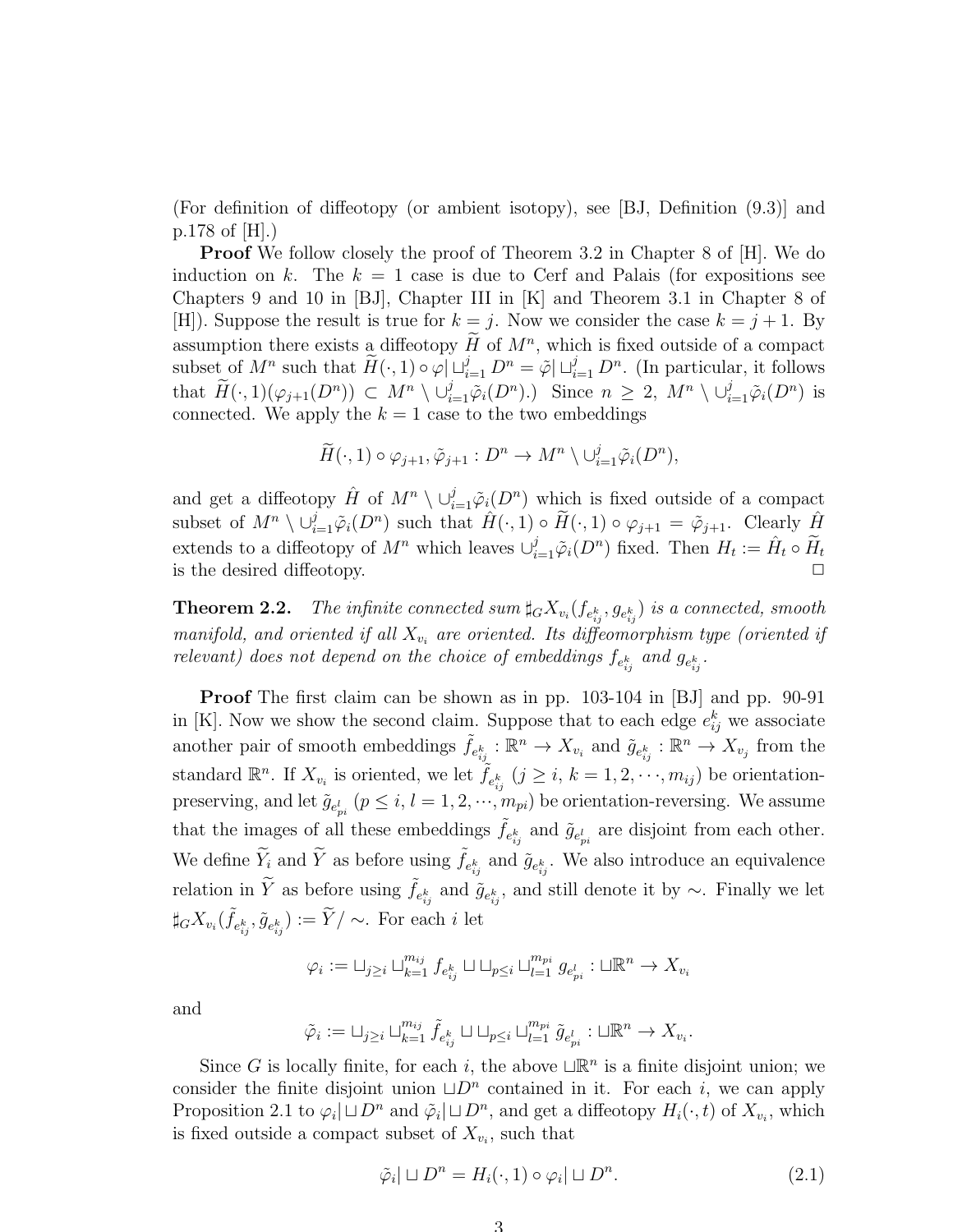By equation (2.1) we can define a map  $F: Y = \sqcup Y_i \rightarrow \widetilde{Y} = \sqcup \widetilde{Y}_i$  via

$$
F(x) = H_i(x, 1) \quad when \quad x \in Y_i \quad for \quad some \quad i.
$$

Clearly F is a diffeomorphism. Note that by equation  $(2.1)$  again F is compatible with the equivalence relations in Y and in  $\widetilde{Y}$ . So F induces a diffeomorphism

$$
\overline{F}: \sharp_G X_{v_i}(f_{e_{ij}^k}, g_{e_{ij}^k}) \to \sharp_G X_{v_i}(\tilde{f}_{e_{ij}^k}, \tilde{g}_{e_{ij}^k}).
$$

**Remark** In general, if each  $X_{v_i}$  is orientable, the diffeomorphism type of the infinite connected sum  $\sharp_G X_{v_i}$  may depend on the choice of the orientations of  $X_{v_i}$ . But it is easy to see that if each  $X_{v_i}$  is orientable and admits an orientation-reversing diffeomorphism, then the (unoriented) diffeomorphism type of  $\sharp_G X_{v_i}$  does not depend on the choice of the orientations of  $X_{v_i}$ .

# 3 Proof of Theorem 1.2

Let X be a smooth 4-manifold which is homeomorphic to the standard  $\mathbb{R}^4$ . Assume that X admits a complete Riemannian metric with uniformly positive isotropic curvature and with bounded geometry. Clearly  $X$  contains no essential incompressible space form. By Theorem 1.1, X is diffeomorphic to an infinite connected sum of  $\mathbb{S}^4$ ,  $\mathbb{RP}^4$ ,  $\mathbb{S}^3 \times \mathbb{S}^1$ , and /or  $\mathbb{S}^3 \times \mathbb{S}^1$  according to a locally finite graph G. Since the fundamental group of  $X$  is trivial, the graph  $G$  must be a tree, and the smooth manifold  $X_v$  associated to any vertex v in G must be diffeomorphic to the standard  $\mathbb{S}^4$  .

We know that any topological manifold homeomorphic to  $\mathbb{R}^4$  has exactly one (topological) end (for definition see for example, [DK]). It follows that the tree G has exactly one topological end also. But for a locally finite graph, there is a natural bijection between its topological ends and its graph-theoretical ends, cf. [DK] and the references therein. So the tree G has only one graph-theoretical end. (There should be a more direct argument for this fact.) Now we choose a ray  $\gamma$  in G, which is essentially unique. Let  $w_0, w_1, w_2, \cdots$  be the set of vertices along the ray  $\gamma$ . For each i, there are only finite vertices which can be connected to  $w_i$  via a sequence of edges not contained in the ray  $\gamma$ . For each i, we do connected sum of all  $\mathbb{S}^4$ 's associated to these finite vertices (including  $w_i$ ), the result is diffeomorphic to the  $\mathbb{S}^4$  associated to the vertex  $w_i$  via a diffeomorphism not affecting the part of this  $\mathbb{S}^4$  where its connected sum with the two  $\mathbb{S}^4$ 's associated to  $w_{i-1}$  and  $w_{i+1}$ occurs. Then we see that X is diffeomorphic to an infinite connected sum of  $\mathbb{S}^4$ 's according to the ray  $[0, +\infty)$  with a vertex  $w_i$  at  $i$   $(i = 0, 1, 2, \cdots)$  using some gluing maps.

We know that the infinite connected sum of  $\mathbb{S}^4$ 's (all with the standard orientation) according to the ray  $[0, +\infty)$  using certain special gluing maps actually produces the standard  $\mathbb{R}^4$ . (Represent the standard  $\mathbb{R}^4$  as the union of the unit